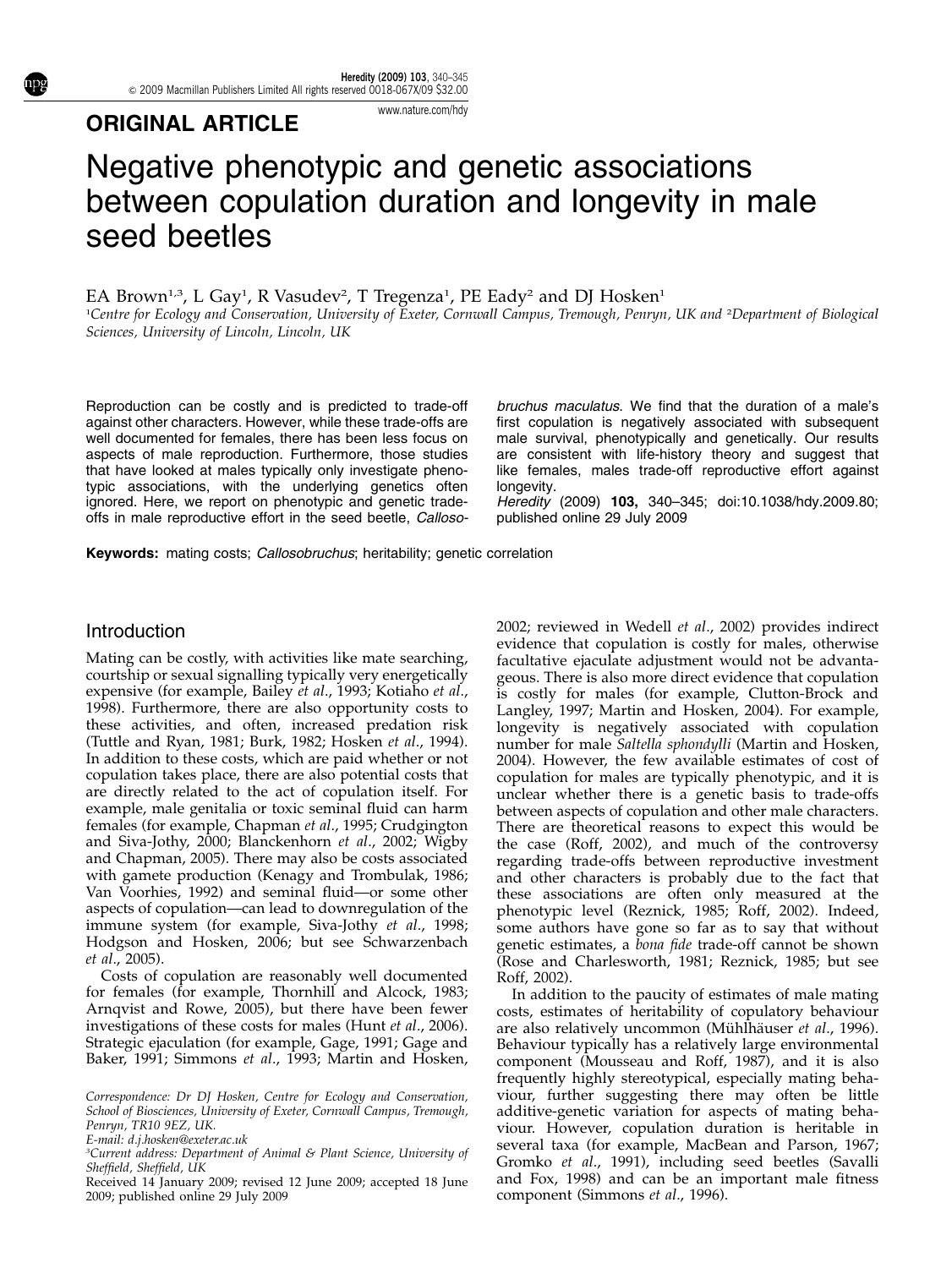Here, we estimate the cost of a single copulation in the seed beetle, Callosobruchus maculatus. Previous work on this species indicates that mating can be costly for both males ([Paukku and Kotiaho, 2005\)](#page-5-0) and females [\(Tatar](#page-5-0) et al[., 1993;](#page-5-0) [Crudgington and Siva-Jothy, 2000](#page-4-0); [Eady](#page-4-0) et al., [2007](#page-4-0)). Copulating females kick their mates vigorously during the last third of copulation [\(Qi and Burkholder,](#page-5-0) [1982](#page-5-0); [Eady, 1991](#page-4-0)). This behaviour reduces copulation duration and mitigates to an extent the injuries caused by the spiny male genitalia [\(Crudgington and Siva-Jothy,](#page-4-0) [2000](#page-4-0); [Edvardsson and Tregenza, 2005\)](#page-4-0). However, there has been no investigation of how, or if, variation in copulation duration influences mating costs in male C. maculatus. Moreover, previous estimates of male mating costs are only phenotypic [\(Paukku and Kotiaho, 2005\)](#page-5-0), and these may or may not reflect genetic associations [\(Lynch and Walsh, 1998](#page-5-0)). Our study of the costs of copulation is conducted in a quantitative genetic framework that allows us to estimate the genetic correlation between copulation duration and subsequent male longevity, as well as the heritability of several male fitness components, including copulation duration. Our results indicate that longevity is negatively influenced by the duration of a male's first copulation, at both the phenotypic and genetic levels and that there is significant additive-genetic variation in both characters.

### Materials and methods

C. maculatus is a widely distributed pest on stored legumes. Its eggs are attached to beans, and the larvae develop inside the bean. The beetles used in this experiment were derived from a wild-type stock population, originating from Niamey, Niger and maintained in the University of Lincoln at a population size of approximately 500 individuals on ca. 2000 black-eyed beans Vigna unguiculata at 27 °C (with a 16:8 h light/dark photoperiod) for hundreds of generations. Twenty generations before the experiment, the population size was increased to ca. 2500 individuals (on 250 g of blackeyed beans). Under normal culture conditions, adult beetles do not feed or drink, surviving instead on resources accrued during the larval stage.

Approximately 200 females from the mass culture were allowed to oviposit for 6 h on ca. 3000 black-eyed beans. At this density, we expect females to lay one egg per bean [\(Horng, 1997](#page-5-0)). Before emergence, randomly chosen beans were removed and isolated in 'virgin chambers' (48-well cell culture plates, VWR International Ltd, Lutterworth, UK). If beans contained more than one emerging adult, the beetles were removed as they emerged, and if this occurred simultaneously, only groups of emerged adults of the same sex were retained and used in subsequent (parental) matings. Adults emerging from these beans were subsequently used to generate sib-ships (full-sib/half-sib families) used to estimate genetic parameters (see Statistical analyses below). Briefly, virgin males (sires) and females (dams) (all 24–48 h old) were placed in individual 40 mm diameter Petri dishes for 10 min or until they mated. If mating did not occur within 10 min, a new virgin female was placed in the Petri dish and the previous female discarded. Dams were subsequently transferred to Petri dishes containing approximately 120 black-eyed beans and remained there for the rest of their lives. Sires were transferred to eppendorf tubes and rested there for 24 h until they were placed in a new 30-mm petri dish together with a new virgin female (dam). This process was repeated after another 24 h, so that all sires mated with three dams over a period of 3 days. In addition, a subsample of sires  $(n = 46)$  were weighed before and after their first mating to estimate the size of their first ejaculate (this measure is repeatable—weights before and after copulation were measured two times for a small beetle sample  $(N = 9)$  and weight loss (= ejaculate size) was calculated two times from these. Regression of measure one on measure two indicates a very high repeatability:  $R^2 = 0.967$ ;  $\beta = 1.08$ ; P < 0.0001), and for 60 sires we also measured their body size (mass) and copulation duration. In total, 101 males were mated to 303 females, but after excluding females that did not lay eggs and families with less than two male offspring, data were obtained from a total of 282 full-sib families (100 sires) and 918 sons. Subsequent sample sizes vary somewhat because of lost data or failure of all sons to mate as required (for example).

Virgin sons emerging from these families were isolated as above (from beans with only one egg attached) and the date of emergence was recorded. The first three sons to emerge from each family were subsequently placed with an unrelated virgin female (also collected from the sire-dam matings above) until they mated (the use of daughters in these matings also enabled us to estimate the heritability of copulation duration through female offspring). As before, matings were staged in Petri dishes with 30 mm diameter, but with each son mated to only one female, and as above, a sample of sons were weighed before and after copulation to estimate ejaculate size and subsequently, its heritability. We chose sons from sires in the top and bottom 10% of the sire ejaculate size distribution as this minimises the sample sizes required for sire–son (parent–offspring) regression, while maintaining experimental power [\(Hill, 1970\)](#page-4-0). We thus obtained ejaculate size for 18 sires and 46 sons. Once paired, the beetles were observed continuously until they finished mating. Courting males approach females from behind and antennate females' backs while attempting to mount. Once males successfully insert their aedeagus, they cease waving their antennae and lean back, remaining motionless [\(Savalli and Fox, 1998](#page-5-0)). This shift in posture and behaviour was scored as initiation of mating. The point at which sons and their mates physically separated was taken as the end of copulation. For each mating, we estimated copulation duration as the time between copulation start and male–female separation. Sons were then placed in individual eppendorf tubes and checked daily until death. As we knew their age at mating, this allowed us to calculate the total longevity of sons and their longevity after copulation.

#### Statistical analyses

Copulation duration, longevity after copulation and age at copulation were transformed  $(Log<sub>10</sub> or Box-Cox)$  to improve normality and residuals in all analyses were normal ( $P > 0.6$ ) and there were no associations between predicted and residual values. However, estimation of the genetic parameters was virtually identical when transformed or untransformed data were used in our analyses, so estimates from the untransformed data are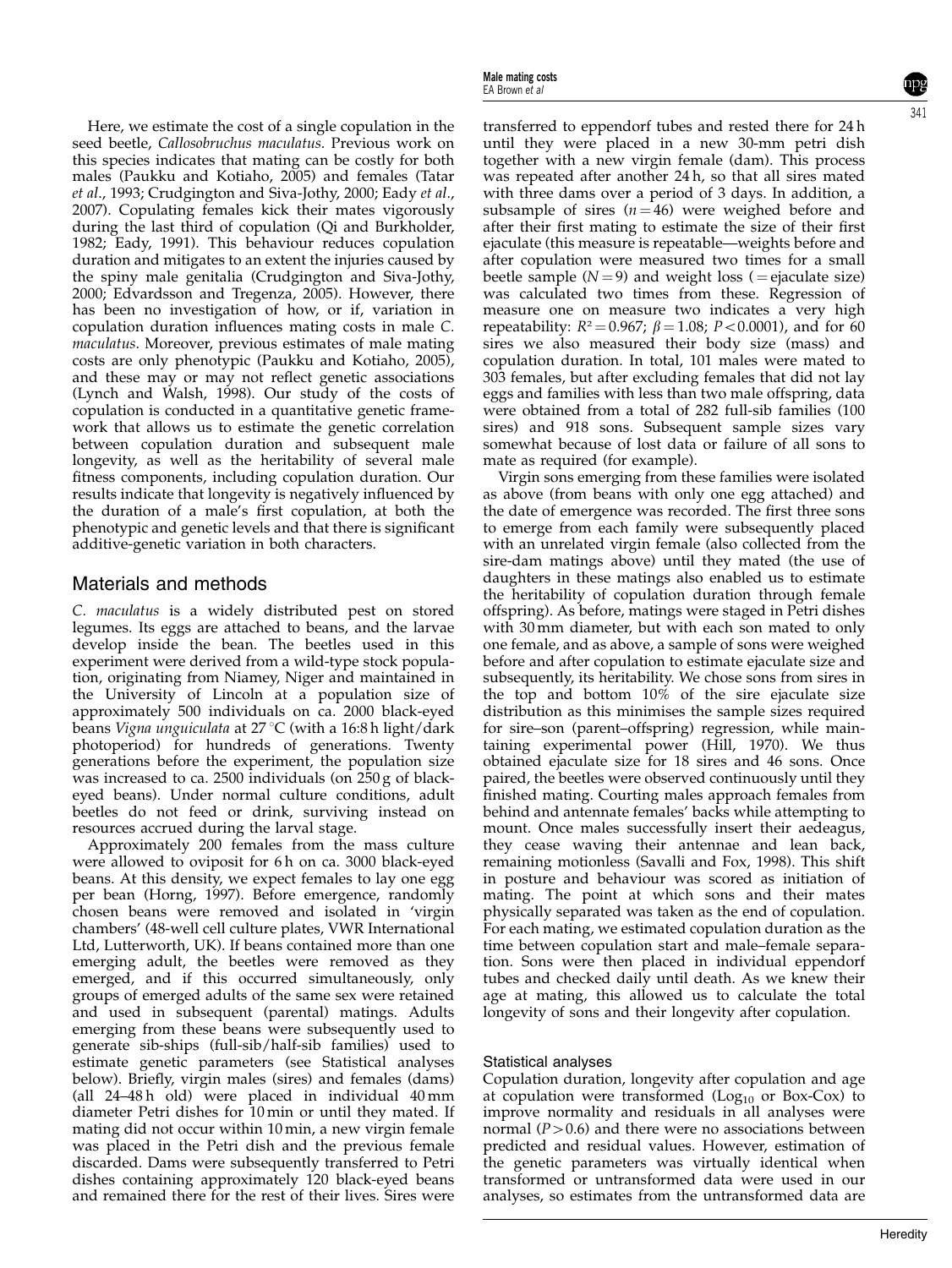342

presented here—their interpretation is easier (see [Fal](#page-4-0)[coner, 1989](#page-4-0)). The phenotypic association between copulation duration and subsequent longevity was assessed using linear regression. Analyses of genetic variation were conducted on sire and dam variance components estimated with Restricted Maximum Likelihood (SPSS). Significance of the sire estimates was tested with G-tests. For ejaculate size, sire–son regression (following recommendations of [Hill, 1970\)](#page-4-0) was employed. Sire estimates of heritability are our focus because dam estimates are confounded by common environment and dominance effects [\(Lynch and Walsh, 1998](#page-5-0); [Roff, 2008\)](#page-5-0). Coefficients of additive-genetic variation were also calculated, according to [Houle \(1992\),](#page-5-0) because they may be a more appropriate measure for comparing potential responses to selection [\(Price and Schluter, 1991\)](#page-5-0). These coefficients of additive variation were calculated using untransformed values as recommended ([Houle, 1992\)](#page-5-0). The genetic correlation between copulation duration and subsequent son's survival were estimated following [Becker \(1985\),](#page-4-0) using the sums of cross products from a nested MANOVA (SPSS). However, the ReML heritability estimates and s.e. were used in the calculation of rG rather than those derived from the MANOVA because of the unbalanced (final) design (ReML is recommended for unbalanced designs[—Lynch and Walsh, 1998](#page-5-0)). Only this genetic correlation was estimated as potential costs of reproduction were the focus of this article. We also used sire family means to further assess the association between copulation duration and male longevity as family level correlations also provide an estimate of genetic correlations [\(Lynch and Walsh, 1998\)](#page-5-0).



Figure 1 The negative phenotypic association between copulation duration  $(x \text{ axis})$  and male longevity (in days after copulation (that is, controlling for age at copulation hence residual)) (y axis). Shown here are the untransformed data. This relationship is also negative without controlling for male age at the time of copulation and removing the copulations longer than 25 min only increases the negative slope.

### **Results**

There was a significant negative association between copulation duration and subsequent longevity in sons at the phenotypic level (Figure 1). This was true whether copulation duration was the only predictor in our model  $(r^2 = 0.04; \beta = -0.24; F_{1,768} = 30.9; P < 0.001$ , or if we included son's age at copulation as an additional predictor variable (Overall model  $r^2 = 0.17$ ; F<sub>2,749</sub> = 77.3; *P*<0.001. Copulation duration,  $\beta = -0.13$ ;  $t = -3.23$ ;  $P = 0.001$ . Age at copulation,  $\beta = -0.04; t = -11.016;$  $P < 0.001$ ). Therefore, at the phenotypic level it appears that males that copulate for longer have reduced longevity. However, with a much reduced sample size, there was no phenotypic association between copulation duration and ejaculate size (body weight lost during copulation)  $(F_{1,44} = 1.1; P = 0.3)$ , nor was there an association between male size (weight) and copulation duration ( $F_{1,58} = 1.35$ ;  $P = 0.25$ ).

All traits measured were significantly heritable (Table 1) except for ejaculate size ( $h^2 = -0.026$ ; F<sub>1,16</sub>  $<$  0.0001; P = 0.92), and for these significant estimates,  $CV_A$  varied from 51.2 to 117.5 (Table 1), all of which indicates there is significant potential for copulation duration, longevity and residual (after copulation) longevity to evolve. Furthermore, copulation duration was heritable through daughters and sons, and additive variation and heritabilites were comparable in both instances. As with the phenotypic association, there was also a negative correlation between longevity after copulation and copulation duration  $(rG = -0.16 \pm 0.2)$ , although as with genetic correlations generally, the errors on this estimate were relatively large, even with our substantial sample size. Nevertheless, the sign of this association is informative [\(Lynch and Walsh, 1998\)](#page-5-0) and it indicates there is a negative genetic association between these characters. This inference is supported by sire family level associations between these two traits, which were also negative ( $\beta = -0.45$ ; F<sub>1,97</sub> = 6.75; P = 0.01).

#### **Discussion**

The duration of males' first copulation was negatively associated with their longevity at both the phenotypic and genetic level, and both these traits had substantial additive-genetic variance. The phenotypic association could be due to general male quality, with poor quality males taking longer to copulate and dying quicker. However, the negative genetic correlation suggests that there is a genuine trade-off between male reproductive effort and longevity, and genotypes that invest more in the duration of their first copulation, die faster. Furthermore, the phenotypic association occurs when we control for male age at mating, so it is not simply that older males mate for longer. We also acknowledge that the s.e.

Table 1 Phenotypic means and genetic estimates for the traits we measured that had significant heritabilities

| Trait                                    | N   | Mean $\pm$ s.e. |      | $CV_A$ |                 |          |
|------------------------------------------|-----|-----------------|------|--------|-----------------|----------|
| Longevity (total: days)                  | 761 | $19.7 \pm 0.2$  | 19.3 | 100.6  | $0.61 \pm 0.17$ | < 0.0001 |
| Longevity (residual: days)               | 771 | $18.4 \pm 0.2$  | 24.4 | 117.5  | $0.66 \pm 0.18$ | < 0.0001 |
| Copulation duration (sons: minutes)      | 850 | $9.9 \pm 0.1$   | 4.96 | 60.3   | $0.36 \pm 0.14$ | 0.0052   |
| Copulation duration (daughters: minutes) | 838 | $9.9 \pm 0.1$   | 3.56 | 51.2   | $0.26 \pm 0.12$ | 0.02     |

N, phenotypic samples size, mean is the phenotypic mean ( $\pm$  the s.e.), additive genetic variance (V<sub>A</sub>) and its coefficient of variation (CV<sub>A</sub>), sire (narrow-sense) heritability  $(h^2)$  and *P*-value for the heritability estimate.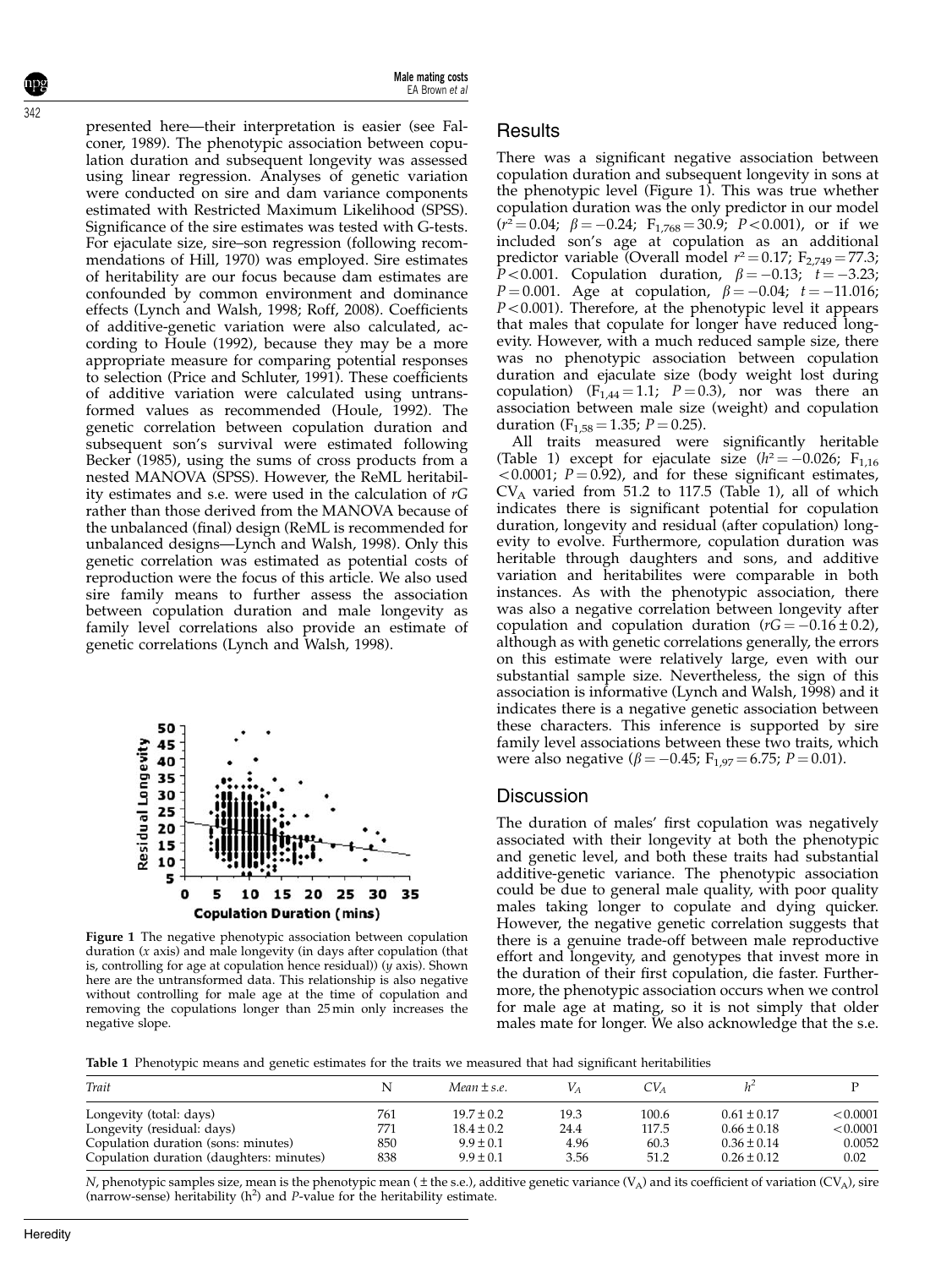of our genetic correlation are relatively large, but this is expected even with this sample size, and it is the sign of the association that is of primary interest to us ([Lynch](#page-5-0) [and Walsh, 1998](#page-5-0)). In addition, correlations at the family level approximate genetic correlations ([Lynch and Walsh,](#page-5-0) [1998](#page-5-0)), and hence the congruence between these two analyses supports the notion that copulation duration and longevity are negatively genetically correlated. In total then, we provide evidence for a phenotypic tradeoff, and for a genetic trade-off. The former defines the fitness surface and selection, the latter, together with significant trait heritability, facilitates a corresponding evolutionary response to any selection because the sign of the two associations are the same—all else being equal [\(Roff, 2002](#page-5-0)). These findings are therefore consistent with a standard assumption of life-history models—investment in reproduction trades-off with longevity [\(Roff,](#page-5-0) [2002](#page-5-0))—but if and how this trade-off varies across environments (for example, [Czesak and Fox, 2003](#page-4-0)) remains to be investigated. In addition, how further copulations influence this trade-off also needs to be assessed, but male investment is greatest in their first copulation [\(Savalli and Fox, 1999\)](#page-5-0), which is why we focused on this here.

Previous phenotypic findings in this species suggested that mating has a negative effect on male survival [\(Paukku and Kotiaho, 2005](#page-5-0)). Our findings are consistent with this and additionally indicate that the duration of a males first copulation, rather than ejaculate size, is linked to the reduction in longevity at both the phenotypic and genetic level. In apparent contrast with our findings, previous work also indicates that larger males could copulate for longer [\(Paukku and Kotiaho, 2005\)](#page-5-0) and live for longer. However, the previously reported effect of size on longevity was marginal, moderate  $(r = 0.16)$  and inconsistent across experiments ([Paukku and Kotiaho,](#page-5-0) [2005](#page-5-0)). As a result we did not measure size for all our beetles and furthermore we were interested in the fundamental genetic correlations, not in how phenotypic trade-offs may be mediated, whether this is via size or via a combination of phenotypic traits (as seems likely). However, we found no significant association between male size and copulation duration at the phenotypic level, which tentatively suggests the survival cost to longer copulations is not solely mediated by male size. Overall, the work on C. maculatus indicates that there are substantial costs of mating for males, as reported for other taxa (for example, [Partridge and Farquhar, 1981](#page-5-0); [Clutton-Brock and Langley, 1997](#page-4-0); Hunt et al[., 2002](#page-5-0); [Martin and Hosken, 2004](#page-5-0)), and for female C. maculatus (Tatar et al[., 1993](#page-5-0); [Messina and Fry, 2003](#page-5-0)). Part of this substantial effect of copulation duration on male longevity may be due to the fact that in our population males do not feed or drink as adults, but provide females with a substantial ejaculate that can be up to 10% of body mass [\(Paukku and Kotiaho, 2005](#page-5-0)). This means that males are losing both energy and water in their ejaculate, as suggested by the dramatic decline in ejaculate size with successive matings ([Savalli and Fox, 1999](#page-5-0)). It is unclear however, if males that copulate for longer transfer larger ejaculates to females. The limited data we have on this suggests not, and similarly, [Savalli and Fox \(1998\)](#page-5-0) also find no evidence that copulation duration is associated with ejaculate size (phenotypically or genetically). However, [Edvardsson and Canal \(2006\)](#page-4-0) manipulated copulation duration experimentally showed that longer copulations resulted in the transfer of heavier ejaculates. Nonetheless, the proximate mechanism for our phenotypic result is not immediately obvious, but the associations we detected are frequently only seen under stress ([Roff, 2002](#page-5-0)), as here (where no water or nutrients were supplied to the adults). In addition, ejaculate mass is only one measure of important/costly products that males transfer to females so mass-cost associations are possibly simplistic. Another potential mechanistic explanation for the copulation duration–longevity association is that traits, which give males more control over copulation duration are costly and result in reduced longevity because of this, although this needs to be substantiated. Regardless of the mechanism however, the negative genetic association between copulation duration and longevity shows that genotypes that copulate for longer in their first copulation, live shorter lives. Whether this association varies across environments and populations remains to be established.

Genetic trade-offs between reproductive effort and longevity have been reported in a range of taxa [\(Gasser](#page-4-0) et al[., 2000](#page-4-0); [Zwaan](#page-5-0) et al., 1995; see [Prasad and Joshi, 2003](#page-5-0) for a discussion in Drosophila melanogaster). [Hunt](#page-5-0) et al., [\(2006\)](#page-5-0) used artificial selection on male longevity to assess potential trade-offs with reproductive effort in a cricket. They found that in lines selected for decreased longevity, males began sexual signalling at a younger age, signalled more per night and more over their shorter life-spans than males from lines selected for increased longevity. These results were interpreted, among other things, as evidence for the costliness of sexual selection. Our results suggest that copulation itself can be costly, as suggested for other traits like ejaculate and sperm size [\(Dewsbury,](#page-4-0) [1982](#page-4-0); [Pitnick](#page-5-0) et al., 1995; [Hosken, 2001\)](#page-5-0). Other examples of genetic trade-offs have usually focused on females, but as with Hunt et al[. \(2006\)](#page-5-0) and our study, published work typically finds negative genetic correlations between reproductive effort (for example, fecundity) and longevity (for example, [Zwaan](#page-5-0) et al., 1995; [Miyatake, 1997\)](#page-5-0).

All the traits we measured were significantly heritable, except ejaculate size. This may have been due to the smaller sample size for the ejaculate size sire–son regression (but see [Hill, 1970](#page-4-0)), although [Savalli and Fox](#page-5-0) [\(1998\)](#page-5-0) also found no significant sire component to ejaculate size variation. However, they reported a significant dam estimate, but because dam additive variances are contaminated with dominance and environmental variance, it is unclear how to interpret this finding. In addition, [Savalli and Fox \(1998\)](#page-5-0) reported copulation duration heritability estimates that were very close to ours (0.25 and 0.35 vs 0.26 and 0.36), although unlike here they only found an effect via daughters not sons. They interpreted this as evidence for female determination of copulation duration, but our data suggest this is not the case in our population and that males and females determine how long copulation lasts. The difference between these two studies is not surprising as the animals used have different founders (gene frequencies partly determine heritabilities; [Falconer,](#page-4-0) [1989](#page-4-0)), and estimates of inheritance patterns of seedbeetle ejaculate size also apparently differ across populations ([Savalli and Fox, 1998](#page-5-0); Savalli et al[., 2000\)](#page-5-0). Furthermore, even studies replicated across labs with the same animals can generate very different outcomes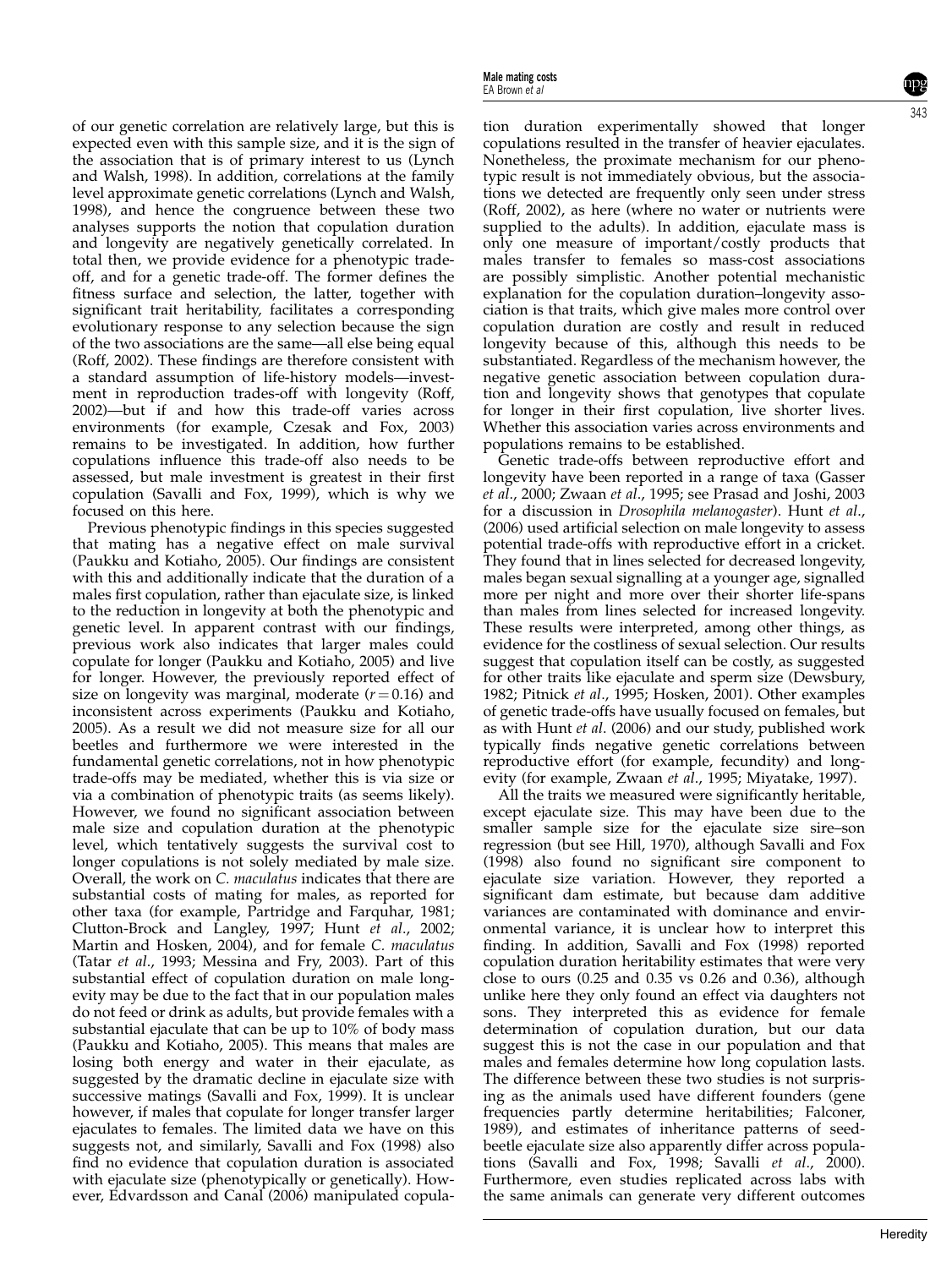<span id="page-4-0"></span>(Ackermann et al., 2001), consistent with theory (Falconer, 1989). However, the fact that copulation duration was significantly heritable through daughters and sons does not change our interpretation of the male copulation duration–longevity trade-off—sons were mated to a random assortment of females and this could not generate the negative genetic association within sons or across families. The heritability of copulation duration was also similar to that found in other taxa. For example, Gromko et al. (1991) also reported realised heritabilities of around 23% and Mühlhäuser et al. (1996) reported a value of 0.39 in yellow dung flies. In the dung fly, copulation duration is an important fitness component because it determines the quantity of rival male sperm displaced, and hence a male's paternity share ([Simmons](#page-5-0) et al[., 1996\)](#page-5-0). Rival sperm also appear to be displaced using self-sperm in C. maculatus (Eady, 1994), so copulation duration is also likely to be an important male fitness component here, even if the link between copulation duration, ejaculate size and paternity remains unclear.

In a review of trait heritability, [Mousseau and Roff](#page-5-0) [\(1987\)](#page-5-0) reported mean values for a range of characters. They found that on average, behavioural traits tended to have higher heritability than life-history characters, and interpreted this result in terms of selection eroding additive-genetic variation in characters more closely related to fitness. We find the opposite pattern here as copulation duration was less heritable than either measure of longevity, and more recently [Roff \(2002\)](#page-5-0) reported smaller non-significant differences between character classes that were significantly different in the older analysis. [Hoffmann \(1999\)](#page-5-0) has argued that comparing the heritabilities of behavioural to other trait classes is probably meaningless because low repeatabilities of single-event measures rather than a history of directional selection may confound comparisons. Previous work on C. maculatus also found a genetic component and maternal effects influencing longevity, and evidence for an additive-genetic component to male longevity (Fox et al., 2004), as we find here. However, the relatively high values for measures of male longevity that we report may reflect longevities relatively weak association with fitness in our stocks with our husbandry techniques there is no advantage to living an extremely long time in our stocks—although there is clearly selection on longevity as animals must survive long enough to find a mate.

In conclusion, we find evidence for a trade-off between an aspect of male reproductive effort (the duration of a male's first copulation) and longevity. Thus males may be similar to females in this regard. How this varies across environments and male ages remains to be determined. Nevertheless, results are generally consistent with life-history theory and indicate that copulation duration, like other sexual characters, is costly.

## Acknowledgements

This project was funded by NERC and the Leverhulme Trust. T Tregenza is supported by the Royal Society. We thank John Hunt for discussion, and Takahisa Miyatake, Kensuke Okada and two anonymous referees who kindly commented on previous versions of this article.

## References

- Ackermann M, Bijlsma R, James AC, Partridge L, Zwaan BJ, Stearns SC (2001). Effects of assay conditions in life history experiments with Drosophila melanogaster. J Evol Biol 14: 199–209.
- Arnqvist G, Rowe L (2005). Sexual Conflict. Princeton University Press: Princeton.
- Bailey WJ, Withers PC, Endersby M, Gaull K (1993). The energetic costs of calling in the bushcricket Requena verticalis (Orthoptera: Tettigoniidae: Listroscelidinae). J exp Biol 178: 21–37.
- Becker WA (1985). Manual of Quantitative Genetics. Washington State University: Pullman.
- Blanckenhorn WU, Hosken DJ, Martin OY, Reim C, Teuschl Y, Ward PI (2002). The costs of mating in the dung fly Sepsis cynipsea. I. Costs of copulation. Behav Ecol 13: 353–358.
- Burk T (1982). Evolutionary significance of predation on sexually signalling males. Fla Entomol 65: 90–104.
- Chapman T, Liddle LF, Kalb JM, Wolfner MF, Partridge L (1995). Costs of mating in Drosophila melanogaster females is mediated by male accessory gland products. Nature 373: 241–244.
- Clutton-Brock T, Langley P (1997). Persistent courtship reduces male and female longevity in captive tsetse flies Glossina morsitans morsitans Westwood (Diptera: Glossinidae). Behav Ecol 8: 392–395.
- Crudgington HS, Siva-Jothy MT (2000). Genital damage, kicking and early death. Nature 407: 655–656.
- Czesak ME, Fox CW (2003). Evolutionary ecology of egg size and number in a seed beetle: genetic trade-off differs between environments. Evolution 57: 1121–1132.
- Dewsbury DA (1982). Ejaculate costs and male choice. Am Nat 119: 601–610.
- Eady PE (1991). Sperm competition in Callososbruchus maculatus. PhD Dissertation. University of Sheffield. Sheffield.
- Eady P (1994). Sperm transfer and storage in relation to sperm competition in Callosobruchus maculatus. Behav Ecol Sociobiol 35: 123–129.
- Eady PE, Hamilton L, Lyons RE (2007). Copulation, genital damage and early death in Callosobruchus maculatus. Proc R Soc Lond B 274: 247–252.
- Edvardsson M, Canal D (2006). The effects of copulation duration in the bruchid beetle Callosobruchus maculatus. Behav Ecol 17: 430–434.
- Edvardsson M, Tregenza T (2005). Why do male Callosobruchus maculatus harm their mates? Behav Ecol 16: 788–793.
- Falconer DS (1989). Introduction to Quantitative Genetics, 3rd edn. John Wiley and Sons: New York.
- Fox CW, Bush ML, Roff DA, Wallin WG (2004). Evolutionary genetics of lifespan and mortality rates in two populations of the seed beetle, Callosobruchus maculatus. Heredity 92: 170–181.
- Gage MJG (1991). Risk of sperm competition directly affects ejaculate size in the Mediterranean fruit fly. Anim Behav 42: 1036–1037.
- Gage MJG, Baker RR (1991). Ejaculate size varies with sociosexual situation in an insect. Ecol Entomol 16: 331–337.
- Gasser M, Kaiser M, Berrigan D, Stearns SC (2000). Life-history correlates of evolution under high and low adult mortality. Evolution 54: 1260–1272.
- Gromko MH, Briot A, Jensen SC, Fukui HH (1991). Selection on copulation duration in Drosophila melanogaster: predictability of direct versus unpredictability of correlated responses. Evolution 45: 69–81.
- Hill WG (1970). Design of experiments to estimate heritability by regression of offspring on selected parents. Biometrics 26: 566–571.
- Hodgson DJ, Hosken DJ (2006). Sperm competition promotes the exploitation of rival ejaculates. J Theor Biol 243: 230–235.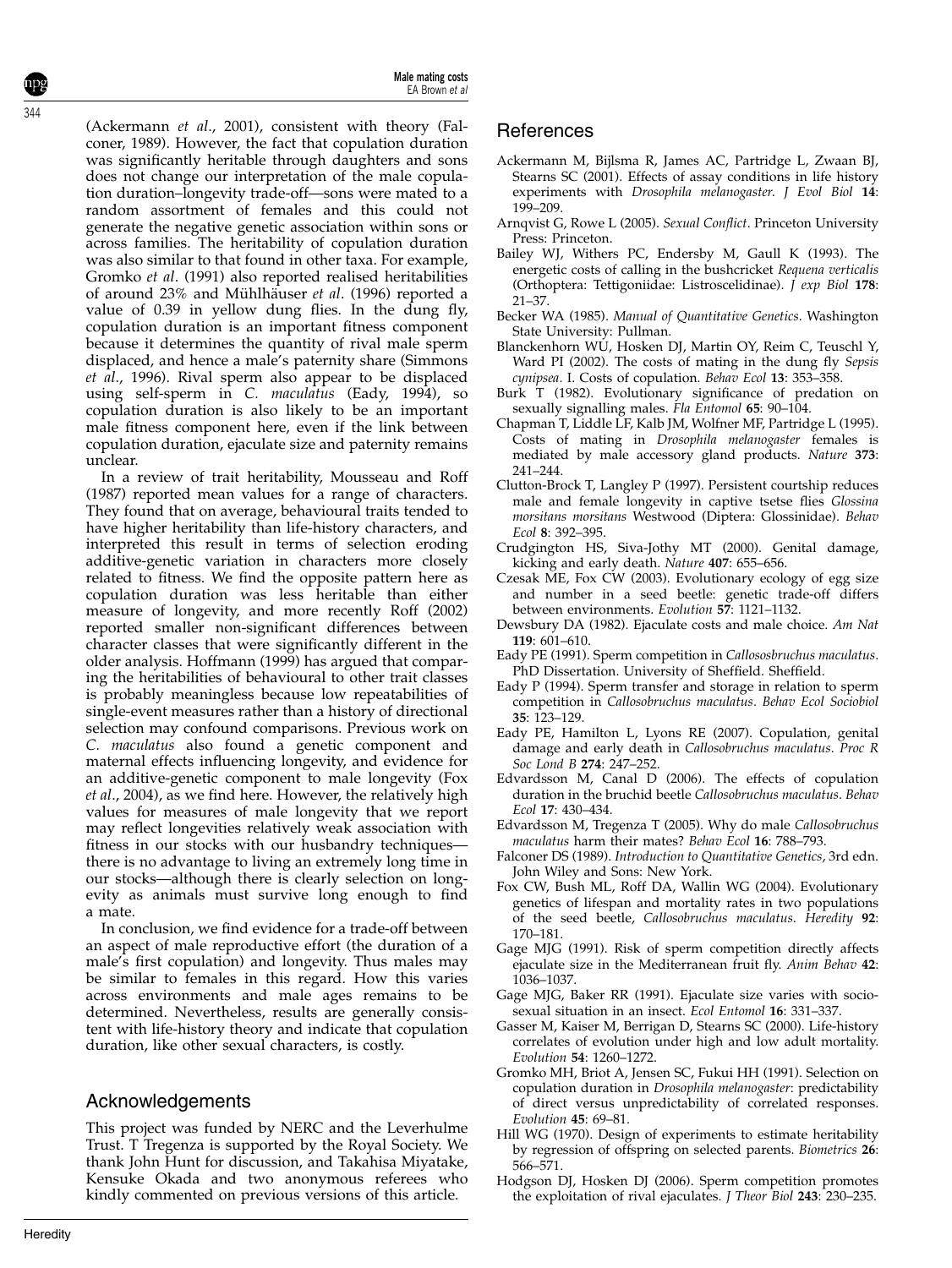- <span id="page-5-0"></span>Hoffmann AA (1999). Is the heritability for courtship and mating speed in Drosophila low? Heredity 82: 158–162.
- Horng S-B (1997). Larval competition and egg-laying decisions by the bean weevil, Callosobruchus maculatus. Anim Behav 53:  $1 - 12$
- Hosken DJ (2001). Sex and death: microevolutionary trade-offs between reproductive and immune investment in dung flies. Curr Biol 11: R379-R380.
- Hosken DJ, Bailey WJ, O'Shea JE, Roberts JD (1994). Localization of insect calls by the bat Nyctophilus geoffroyi (Chiroptera: Vespertilionidae): a laboratory study. Aust J Zool 42: 177-184.
- Houle D (1992). Comparing evolvability and variability of quantitative traits. Genetics 130: 195–204.
- Hunt J, Jennions MD, Spyrou N, Brooks R (2006). Artificial selection on male longevity influences age-dependent reproductive effort in the black field cricket Teleogryllus commodus. Am Nat 168: E72–E86.
- Hunt J, Simmons LW, Kotiaho JS (2002). A cost of maternal care in the dung beetle Onthophagus taurus. J Evol Biol 15: 57–64.
- Kenagy GJ, Trombulak SC (1986). Size and function of mammalian testes in relation to body size. *J Mamm* 67: 1-22.
- Kotiaho JS, Alatalo RV, Mappes J, Nielsen MG, Parri S, Rivero A (1998). Energetic costs of size and sexual signalling in a wolf spider. Proc R Soc Lond B 265: 2203-2209.
- Lynch M, Walsh B (1998). Genetics and Analysis of Quantitative Traits. Sinauer: Sunderland, MA.
- MacBean IT, Parson PA (1967). Directional selection for duration of copulation in Drosophila melanogaster. Genetics 56: 233–239.
- Martin OY, Hosken DJ (2002). Strategic ejaculation in the common dung fly Sepsis cynipsea. Anim Behav 63: 541–546.
- Martin OY, Hosken DJ (2004). Copulation reduces male but not female longevity in Saltella sphondylli (Diptera: Sepsidae). J Evol Biol 17: 357–362.
- Messina FJ, Fry JD (2003). Evironment-dependent reversal of a life history trade-off in the seed beetle Callosobruchus maculatus. J Evol Biol 16: 501-509.
- Miyatake T (1997). Genetic trade-off between early fecundity and longevity in Bactrocerca cucurbitae (Diptera: Tephritidae). Heredity 78: 93–100.
- Mousseau TA, Roff DA (1987). Natural selection and the heritability of fitness components. Heredity 59: 181–197.
- Mühlhäuser C, Blanckenhorn WU, Ward PI (1996). The genetic component of copulation duration in the yellow dung fly. Anim Behav 51: 1401–1407.
- Partridge L, Farquhar M (1981). Sexual activity reduces lifespan of male fruitflies. Nature 294: 580–582.
- Paukku S, Kotiaho JS (2005). Costs of reproduction in Callosobruchus maculatus: effects of mating on male longevity and the effects of male mating status on female longevity. J Insect Physiol 51: 1220–1226.
- Pitnick S, Markow TA, Spicer GS (1995). Delayed male maturity is a cost of producing large sperm in Drosophila. Proc Natl Acad Sci USA 92: 10612–10618.
- Prasad NG, Joshi A (2003). What have two decades of laboratory life-history evolution studies on Drosophila melanogaster taught us? J Genet 82: 45-76.
- Price T, Schluter D (1991). On the low heritability of life-history traits. Evolution 45: 853–861.
- Qi Y, Burkholder WE (1982). Sex pheromone biology and behaviour of the cowpea weevil Callosobruchus maculatus (Coleoptera: Bruchidae). J Chem Ecol 8: 527–534.
- Reznick D (1985). Costs of reproduction: an evaluation of the empirical evidence. Oikos 44: 257–267.
- Roff DA (2008). Comparing sire and dam estimates of heritability: jacknife and likelihood approaches. Heredity 100: 32–38.
- Roff DA (2002). Life History Evolution. Sinauer: Sunderland, MA.
- Rose MR, Charlesworth B (1981). Genetics of life history in Drosophila melanogaster. I. Sib analysis of adult females. Genetics 97: 173–186.
- Savalli UM, Fox CW (1999). The effect of male mating history on paternal investment, fecundity and female remating in the seed beetle Callosobruchus maculatus. Funct Ecol 13: 169–177.
- Savalli UM, Fox CW (1998). Genetic variation in paternal investment in a seed beetle. Anim Behav 56: 953–961.
- Savalli UM, Czesak ME, Fox CW (2000). Paternal investment in the seed beetle Callosobruchus maculatus (Coleoptera: Bruchidae): variation among populations. Ann Entomol Soc Am 93: 1173–1178.
- Schwarzenbach GA, Hosken DJ, Ward PI (2005). Sex and immunity in the yellow dung fly Scathophaga stercoraria. J Evol Biol 18: 455–463.
- Simmons LW, Stockely P, Jackson RL, Parker GA (1996). Sperm competition or sperm selection: no evidence for female influence over paternity in yellow dung flies Scatophaga stercoraria. Behav Ecol Sociobiol 38: 199–206.
- Simmons LW, Craig M, Llorens T, Schinzig M, Hosken D (1993). Bushcricket spermatophores vary in accord with sperm competition and parental investment theory. Proc R Soc Lond B 251: 183–186.
- Siva-Jothy MT, Tsubaki Y, Hooper RE (1998). Decreased immune response as a proximate cost of copulation in a damselfly. Physiol Entomol 23: 274–277.
- Tatar M, Carey JR, Vaupel JW (1993). Long-term cost of reproduction with and without accelerated senescence in Callosobruchus maculatus—Analysis of age-specific mortality. Evolution 47: 1302–1312.
- Thornhill R, Alcock J (1983). The Evolution of Insect Mating Systems. Harvard University Press: Harvard.
- Tuttle MD, Ryan MJ (1981). Bat predation and the evolution of frog vocalizations in the neotropics. Science 214: 677–678.
- Van Voorhies WA (1992). Production of sperm reduces nematode lifespan. Nature 360: 456–458.
- Wedell N, Gage MJG, Parker GA (2002). Sperm competition, male prudence and sperm-limited females. Trends Ecol Evol 17: 313–320.
- Wigby S, Chapman T (2005). Sex peptide causes mating costs in females. Curr Biol 15: 316–321.
- Zwaan B, Bijlsma R, Hoekstra RE (1995). Direct selection on life-span in Drosophila melanogaster. Evolution 49: 649–659.